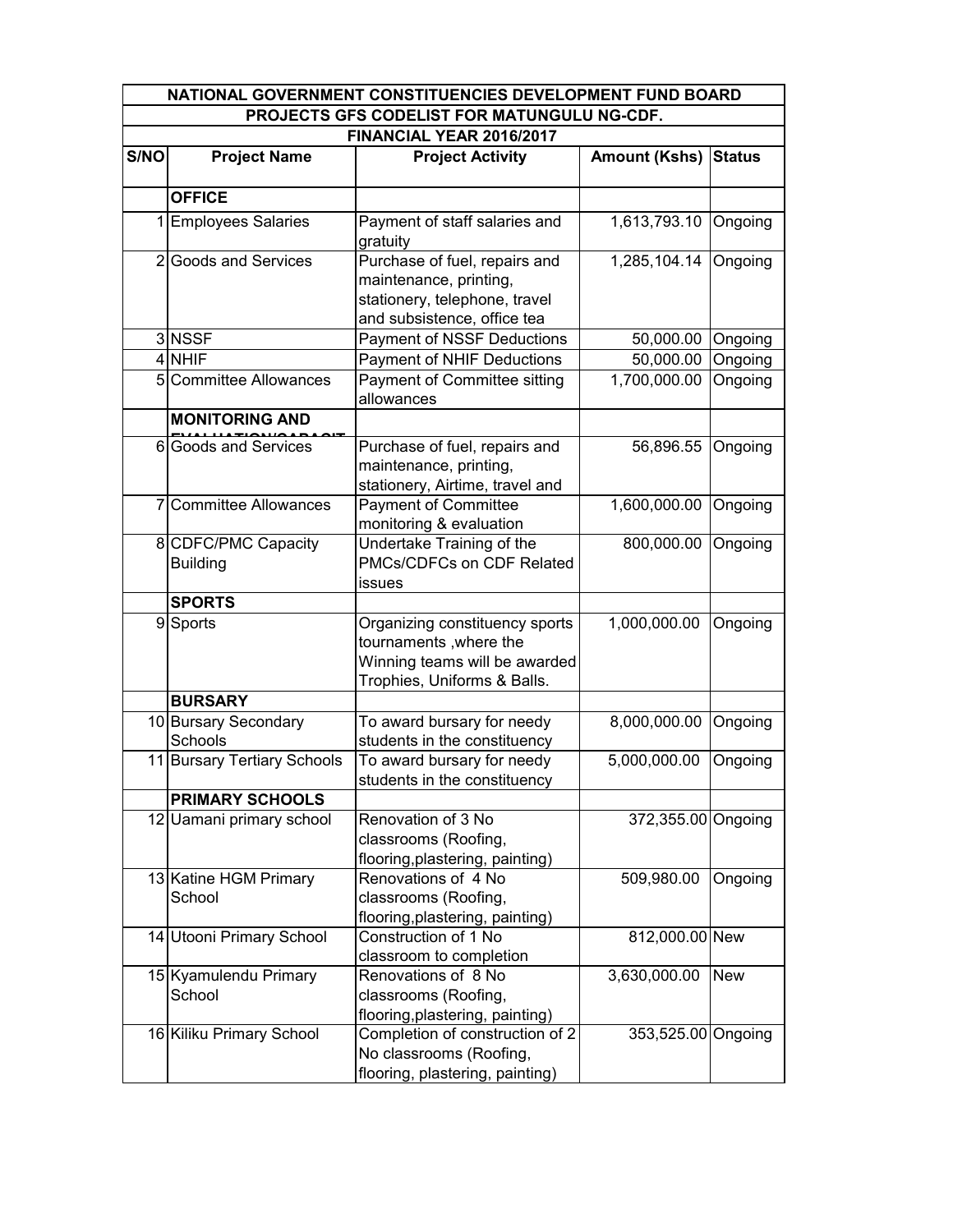|    | 17 Nguluni Primary school   | Renovations of 3 No                                     | 710,500.00 New     |            |
|----|-----------------------------|---------------------------------------------------------|--------------------|------------|
|    |                             | classrooms (Roofing,                                    |                    |            |
|    |                             | flooring, plastering, painting)                         |                    |            |
|    | 18 Uamani Primary school    | Renovations of 8 No                                     | 651,480.48 Ongoing |            |
|    |                             | classrooms (Roofing,                                    |                    |            |
|    |                             | flooring, plastering, painting)                         |                    |            |
|    | 19 Kisukioni Primary school | Renovations of 3 No-                                    | 235,241.00 Ongoing |            |
|    |                             | classrooms (Roofing,                                    |                    |            |
|    |                             | flooring, plastering, painting)                         |                    |            |
|    | 20 Kwa Tombe Primary        | Renovations of 3 No-                                    | 1,218,000.00 New   |            |
|    | school                      | classrooms (Roofing,                                    |                    |            |
|    |                             | flooring, plastering, painting)                         |                    |            |
|    | 21 Mbuni Primary school     | Construction of 6 No.                                   | 4,830,000.00 New   |            |
|    |                             | Classrooms to completion                                |                    |            |
|    | 22 Kianzabe Primary school  | Renovations of 6 No-                                    | 2,430,000.00 New   |            |
|    |                             | classrooms (Roofing,                                    |                    |            |
|    |                             |                                                         |                    |            |
|    |                             | flooring, plastering, painting)<br>Construction of 2 No |                    |            |
|    | 23 Kiatineni Primary school |                                                         | 1,624,000.00 New   |            |
|    |                             | classrooms to completion                                |                    |            |
|    | 24 Sengani Primary school   | Renovation of 3 No                                      | 1,218,000.00 New   |            |
|    |                             | classrooms (Roofing,                                    |                    |            |
|    |                             | flooring, plastering, painting)                         |                    |            |
|    | 25 Kivani Primary school    | Construction of 2 No                                    | 1,624,000.00 New   |            |
|    |                             | classrooms to completion                                |                    |            |
|    | 26 Mithini Primary school   | Construction of 2 No                                    | 1,624,000.00 New   |            |
|    |                             | classrooms to completion                                |                    |            |
|    | 27 Kakulutuini Primary      | Construction of 2 No                                    | 1,624,000.00 New   |            |
|    | school                      | classrooms to completion                                |                    |            |
|    | 28 Mukalwa Primary school   | Renovations of 1 No-                                    | 426,563.90 New     |            |
|    |                             | classroom (Roofing,                                     |                    |            |
|    |                             | flooring, plastering, painting)                         |                    |            |
|    | <b>SECONDARY SCHOOLS</b>    |                                                         |                    |            |
|    | 29 Kwa Mutu Secondary       | Construction of 2 No                                    | 1,624,000.00 New   |            |
|    | school                      | classrooms to completion                                |                    |            |
|    | 30 Mukalwa Secondary        | Completion of administration                            | 688,920.00         | Ongoing    |
|    | School                      | block-Roofing,                                          |                    |            |
|    |                             | flooring, plastering, painting                          |                    |            |
| 31 | SA Kiamba Muumoni           | Completion of a Science                                 | 1,103,255.00       | Ongoing    |
|    | Secondary School            | Laboratory (Roofing,                                    |                    |            |
|    |                             | flooring, plastering, painting)                         |                    |            |
|    | 32 St. Joseph Katheka       | Renovation of 1 No                                      | 541,619.23         | <b>New</b> |
|    | Secondary School            | classrooms (Roofing,                                    |                    |            |
|    |                             | flooring, plastering, painting)                         |                    |            |
|    | 33 S.A Kinyui Boys          | Completion of Library (Roofing,                         | 3,030,000.00       | Ongoing    |
|    | Secondary school            | flooring, plastering, painting)                         |                    |            |
|    | 34 S.A Kinyui Girls         | Completion of Library (Roofing,                         | 1,522,500.00       | Ongoing    |
|    | Secondary school            | flooring, plastering, painting)                         |                    |            |
|    | 35 Matungulu Girls          | Completion of dining                                    | 2,726,480.00       | Ongoing    |
|    | Secondary school            | hall(Roofing,                                           |                    |            |
|    | 36 Fr. Heeran High school   | Completion of dining                                    | 483,353.15         | Ongoing    |
|    |                             | hall(Roofing,                                           |                    |            |
|    |                             |                                                         |                    |            |